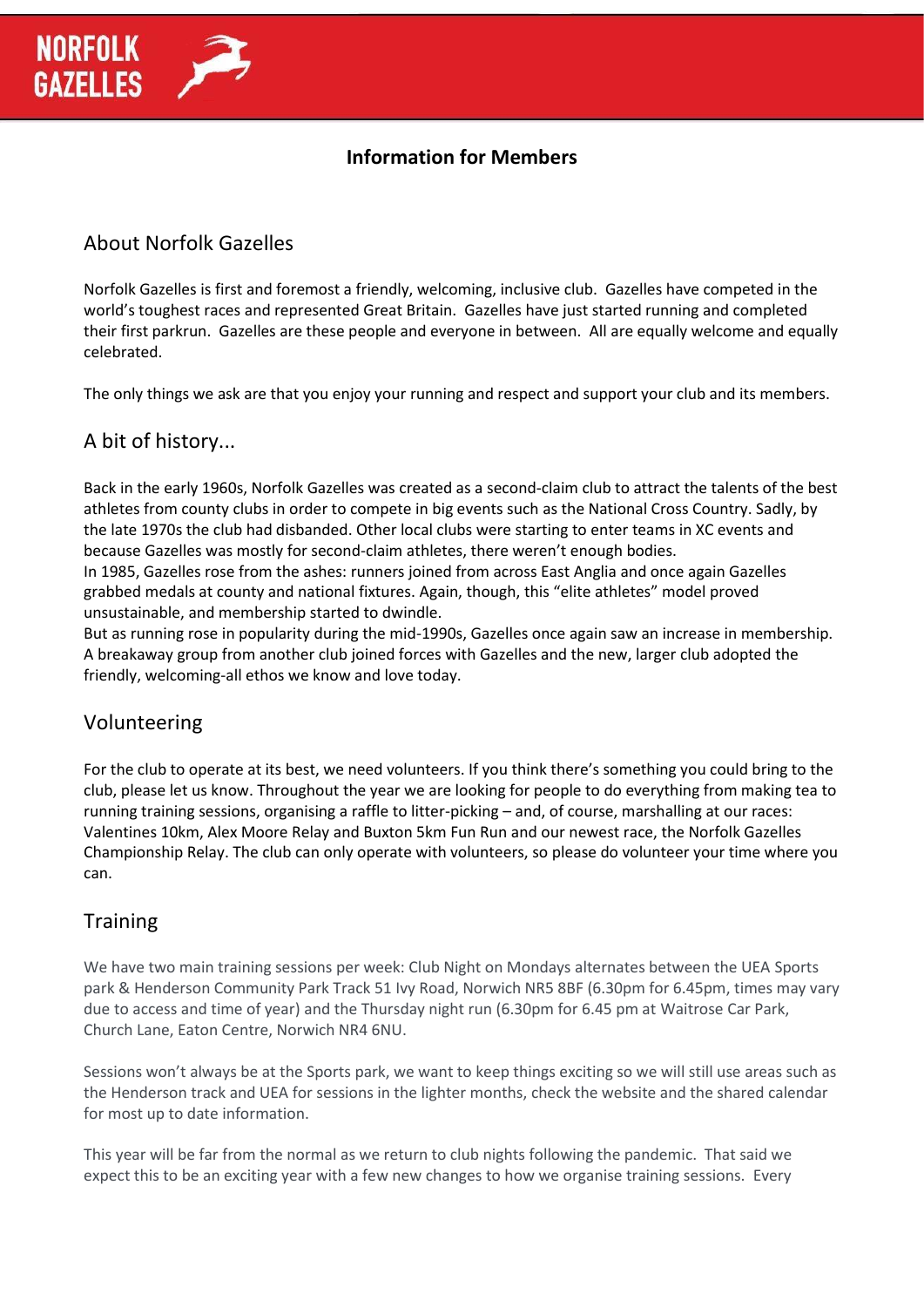Monday having the choice of an effort's session or an out & back run. The sessions are planned by our Head Coach, Kyle Brooks and run by a team of coaches. Thursdays have been a focus too and we have now evolved and included a gentler paced run each week, plus the infamous "Lee's 3 peaks" to give hill sessions.

We have listened to the feedback members are giving and we want to grow on what we have already accomplished. Within the club we now have a working group dedicated to evolving the training that the Gazelles can offer all lead by Head Coach Kyle. Although it would be impossible to tick every box, every week, for every member we hope to be able to offer a good range of training that fits into people's plans whether their plan is to complete a marathon, a 5k, increase speed, increase endurance or to get out and enjoy a sociable run catching up with fellow members.

Thursdays we hope to continue to grow, continuing the 2 groups with a tempo/faster out & back and also growing the gentle run. We will also be introducing first Thursday hills so the first Thursday each month will be dedicated to hills.

There will also be some additional sessions such as the bleep test and circuits, these too will continue over the year with the addition of a few more ideas. On top of this we now have a plan for the year so training can be more tailored to the time of year such as conditioning in the winter months, endurance in spring etc. We also have a bank of training plans for varying distances so if you're after a plan please ask.

These are all plans that have been gleaned from the internet over time or ones that people have used. But if you can't find one, just ask. Within the training group there is David M, Phil, Steph, Lee, Jeff, Helen Terry, Hannah W, Marianne Page and Neil Staveley and we are all committed to growing on what we already have, so as the club develops so is the training. We are also touching on ideas such as a beginner running group and a trail running group.

The group do this planning in their own time, so please support them and the best support is to come along and make use of the training we offer.

# Charitable Giving

Historically, the club has given to many charities through members' contacts, specific race aims and supporting individuals in their marathon charity fundraising ambitions. We have introduced a more cohesive and targeted charitable giving strategy, which will allow members to get behind a cause fully and collectively. Once a year, we will select a single charity to which all of our fundraising and charitable donations will be directed. During January and February, we will request charity suggestions from members; the committee will shortlist the nominations and members will be able to vote for their chosen charity. The charitable year will run from 1 April-31 March. The whole club can then rally behind a single charity at any given time and the club's donations can be of a meaningful size. The charity of the year for 2021 with be Norfolk & Waveney Mind.

## Special Events

### **London Marathon ballot**

Each year the club is given a places for the London Marathon, (Dependent on club membership numbers). It is a great honour to represent the club at the London Marathon, and the places are really popular, so to be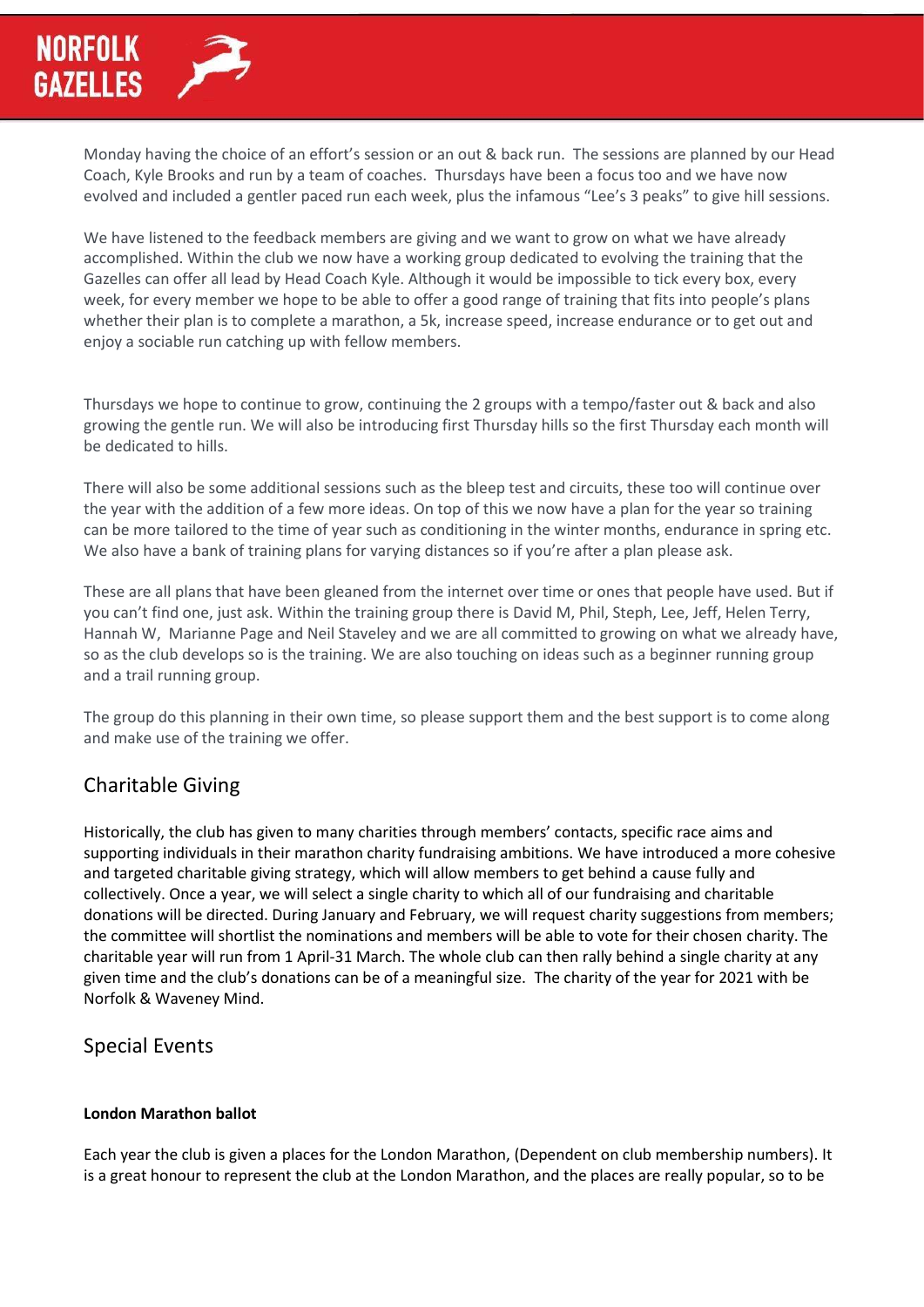eligible for the club bib, we have created a few terms and conditions. The recipients are chosen in a draw at the club awards evening in November/December. Reserves are also drawn. So here's how to get your name into the draw… You must:

- ► provide a copy of your rejection slip from the London Marathon ballot for the year in question
- ► have been a club member for at least a year on the date the marathon is scheduled to be held

► have marshalled at one of the three club races during the previous year (this doesn't include the Round Norfolk Relay)

- $\triangleright$  be fit enough to complete 16 weeks' marathon training at the time of the draw
- $\blacktriangleright$  not have had the club place during the previous five years.

#### Plus...

► If you become unable to complete the marathon between your name being drawn and you registering (January), the place will be passed on to the reserve.

- ► In the event that the reserve cannot run, the committee will hold another draw.
- ► The final decision on awarding the London Marathon places will be made by the committee.

#### **NB for 2021 only Marathon entry will be considered for members that retained current membership through the 2020/21 year, with a failed ballot marathon entry for this 2021 race and those fit enough to compete. We hope to return to normal rules in 2022.**

#### **Round Norfolk Relay**

The Round Norfolk Relay (RNR) takes place in mid-September. It's a fantastic adventure that takes runners around the perimeter of the county, starting and finishing in Kings Lynn, competing over 24(ish) hours along 17 unequal stages. The RNR not only requires runners, but also a large support crew to marshal and to keep the runners safe. It is a privilege to be part of the RNR team. Therefore, to represent the club at the RNR there are some criteria that need to be met.

- ► You must have been a member of Gazelles for a year at the time of the event.
- ► You must have raced as a Gazelle at some point within the calendar year.

► You must have marshalled at one of our races (Valentines, Buxton, Championship Relay or Alex Moore) within the previous 12 months.

► The final decision on Round Norfolk Relay team selection will be made by the committee.

As soon as our 2021 entry is confirmed and we know how many teams we have, we'll email all club members. Anyone wishing to be considered for a Gazelles team place should reply. We will also need volunteers, not only to support our runners (cycling alongside each racer, ferrying cars from point to point, driving vans, timekeeping and many more jobs!) but also to marshal at the club checkpoint (making sure all teams come through).

Without volunteers we cannot race. (Please note that places are not guaranteed; if you have regularly run a stage over the last few years do not assume, you'll run that stage in 2021.)

**NB: Please note that for the 2021 RNR entry the committee will be working with the Head coach and training team to select participants for this year's event. Consideration will be given to current form, speed of runners and previous contribution to the club.**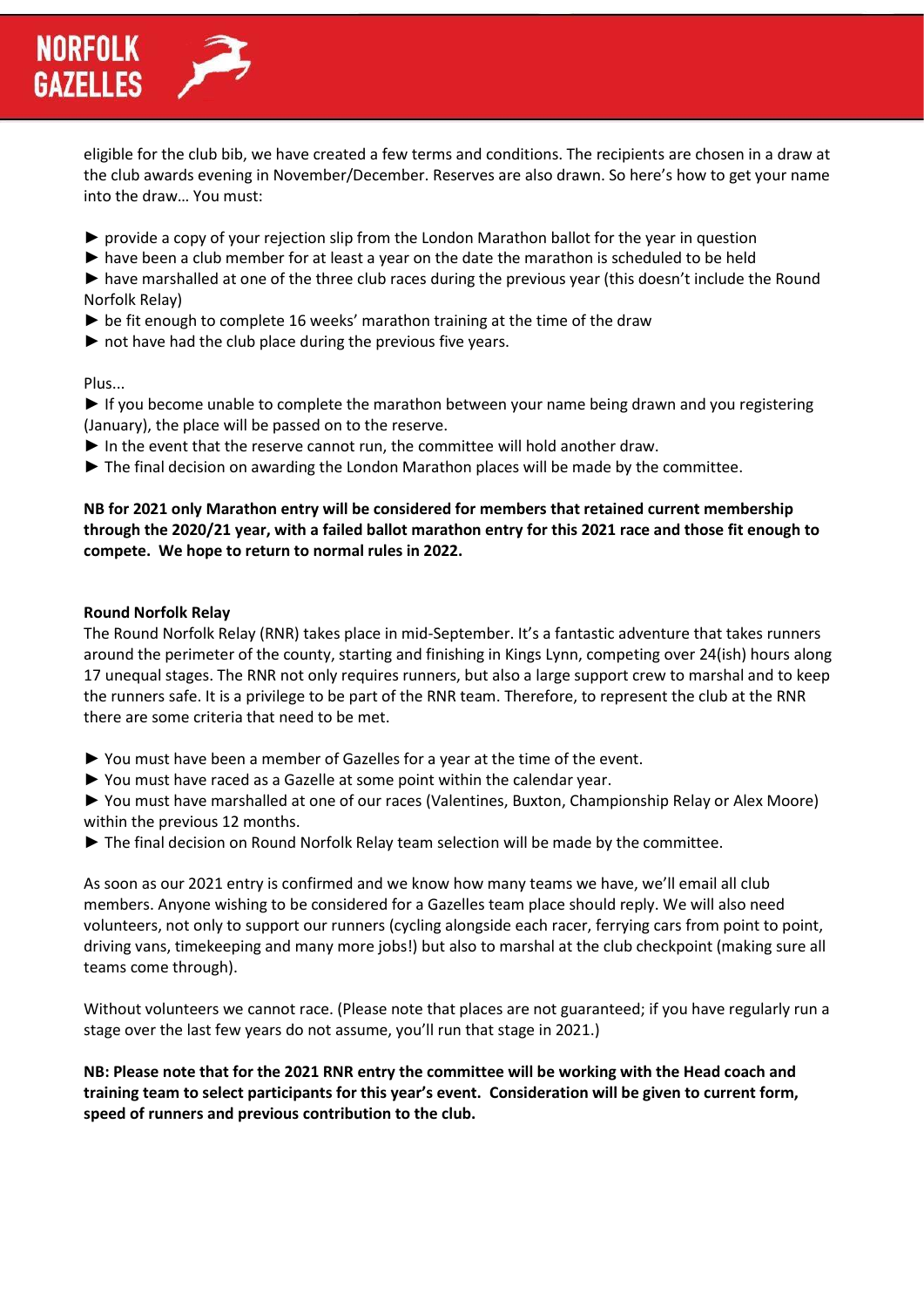

# Club Races

We organise four races each year in different parts of our beautiful county. Historically Gazelles do not take part in our own races – we ask all members to marshal or undertake other race-day duties. However following the survey feedback we propose to start a trian at the Valentines 10k in May 2021.

It was agreed that we would allow people to nominate themselves for NG race subject to marshalling at 2 or more races inc RNR in last 12 months or making a contribution to running of club as agreed by committee. Race participants will be withdrawn one week prior to race if enough marshals have not been identified (random draw). Pilot for Valentines only. A review of whether to extend to additional races will be held following the Valentines 10k.

## Valentines 10km, February

This is our big club race, attracting 700 entrants and celebrating its 10th anniversary back in 2019. It's normally part of the Sportlink Grand Prix series. This race starts and finishes at The Norfolk Showground from 2021 having previously been at Easton College and, with such a large number of participants, the club needs as many volunteers as possible in order to ensure the safety of all participants. This is very definitely all hands to the pump!

## Alex Moore Relay, June

This unique event is a relay race for teams of three runners around the village of Skeyton, starting and finishing at The Goat Inn. It celebrates the life of RAF corporal Alex Moore, a talented Gazelle who was killed in a skydiving accident in 2003. In 2018, we had 60 teams – this is a favourite fixture for many local clubs. Funds raised go towards our ongoing programme of charitable giving (see page 3).

### **NB this event has been postponed during 2021 and will be replaced with the Lockdown Relay.**

## Norfolk Gazelles Championship Relay 4 x 5km Relay October

This is the Gazelles newest race and was first run in 2019. The race is situated within the grounds of the Norfolk Showground. 2021 will only be the second running of the event and at a new venue.

## Buxton 5km Fun Run, December

A pre-Christmas favourite: a real family event (there's a children's race, too) for which fancy dress is positively encouraged. Taking place across a variety of terrains around this lively Norfolk village, there's also a raffle and plenty of cake, and all funds raised go to support a local charity.

## Health & Safety

The clubs health and safety policy covers all aspects and can be located on the website. We don't have many rules, but safe running is one, and there are a few things we consider mandatory:

►**Hi-vis should be worn when running in darkness or low light** Consider the lighting at the end of your run, not at the start. Hi-vis means a proper vest with reflective strips. We will remind you as the nights draw in,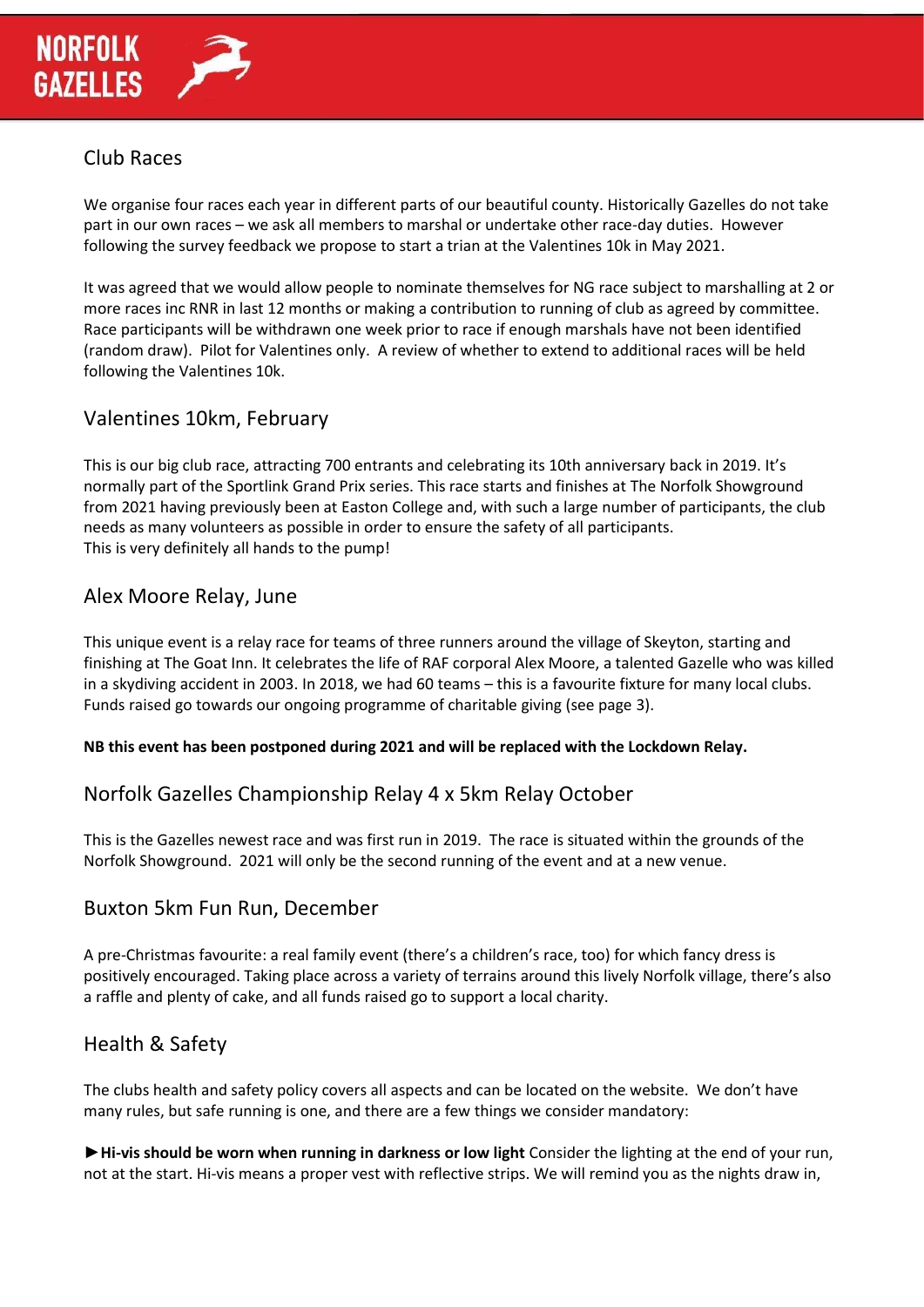so please do not get caught out; we do not want to have the embarrassing conversation asking you not to run.

►**Medication** You should carry any medication you may require during your run.

►**Illness and medical conditions** If you are unwell, please do not run. Running puts a strain on your body – deep down, you know whether you are fit enough. If you have a medical condition, please consult your doctor before running and follow their advice.

►**Run as a group** Most of our club runs will be training runs, not races. As a club, it is important we look after each other and are there to help a fellow Gazelle should something go wrong. So please have a look at who's running at your pace and stick with that group; if someone's struggling a bit, slow down a little, support each other.

►**Follow the highway code** Use crossings, run towards traffic if on the road, use the footpath, yield to cyclists. Do not run between moving cars just to gain a few seconds on your mate! Monday and Thursday club runs will normally follow standard routes, suitable for the time of year (you can see routes on our website). There is no specific risk assessment for each route; however, if you know of any hazards, please let the session leader know so we can tell everyone or amend the route accordingly.

►**Run at your own risk** The club does not have insurance for you while you're running and session leaders cannot be held accountable for your safety while running. We expect you to follow the above rules and take accountability for your own actions.

►**Accident and incident log** If you have an accident, please let us know. Also if you have any sort of incident or near miss while running with the club, please let us know.

## Committee

The committee meets at least every two months and comprises volunteers who give their time to ensure the club runs efficiently. If you would like to help, please talk to a committee member or email [chairman@NorfolkGazelles.co.uk.](mailto:chairman@norfolkGazelles.co.uk) Committee members are elected at the AGM, are expected to attend most meetings and to be involved actively in the running of the club.

The club constitution outlines how we govern the club and the roles and members of the committee. The constitution can be found on the club's website.

## Club Standards

Norfolk Gazelles Standards - Rules

Club standards give every member the incentive to improve their running times, they also allow a fair comparison across gender and age. Standards are a bit of fun and something else to aim for no matter what your running standard. The scheme runs from 1st Jan to 31 Dec each calendar year. Each year a runner starts with a clean sheet. Standards are based on the WAVA tables which set times by age and gender based on world record times. Note that your age is as at the time of the race completion and will update after your birthday that year. For Norfolk Gazelles, our standards are based on the following percentages of those world records;